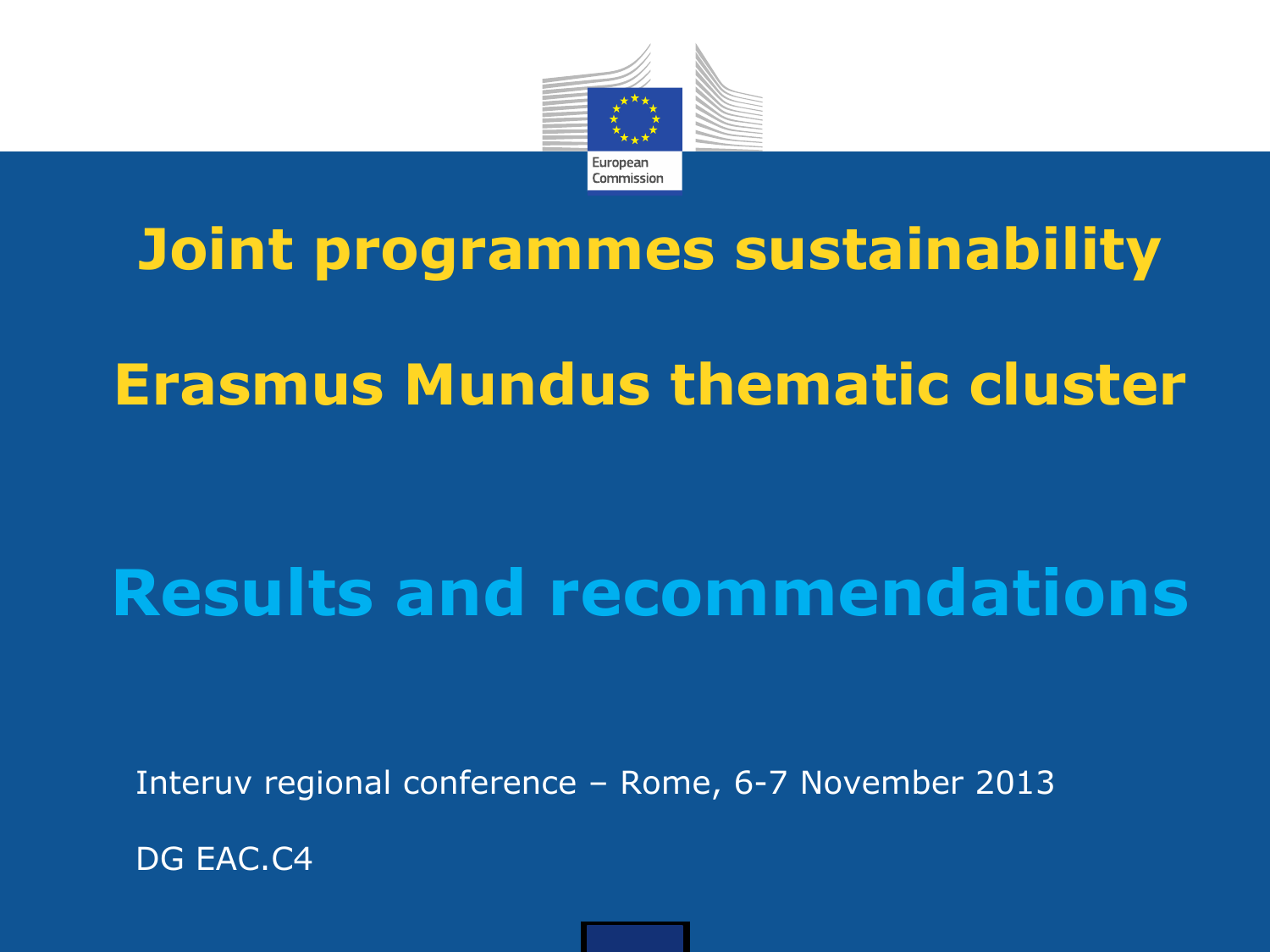

## **Erasmus Mundus thematic clusters**

- Sustainability
- Employability
- Recognition of degrees
- Regional Cluster: Asia
- Thematic Cluster : Climate change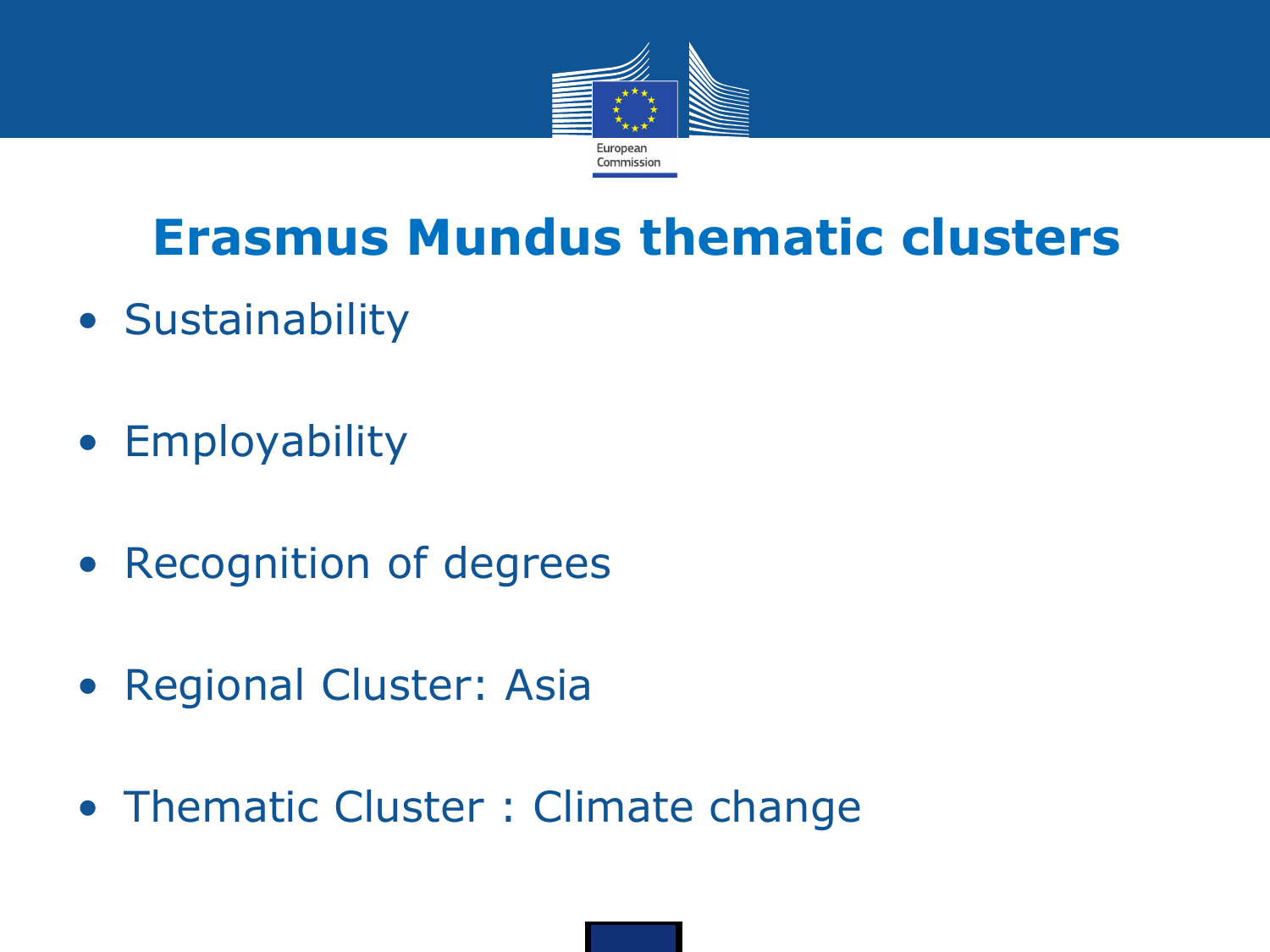

## **Structure of the project**

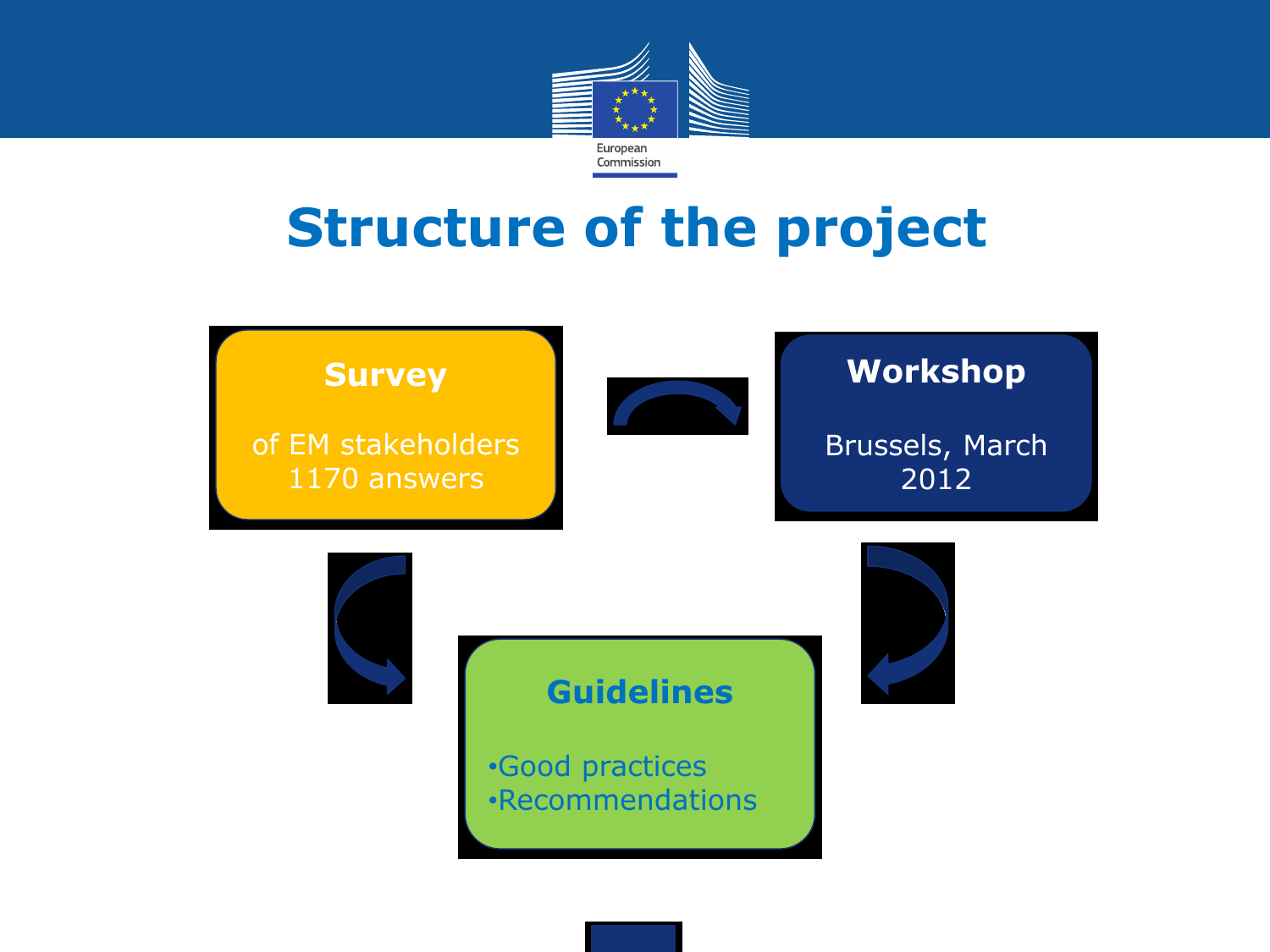

### **Achieving sustainability through alternative financing**

#### *1. Develop a robust sustainability strategy*

From the start of planning + consider EC support as as a 'launch-pad'.

#### *2. Ensure institutional embedding*

Secure commitment for 'in kind' resources that underpin the consortium beyond core funding.

#### *3. Build funding capacity through a 'portfolio' approach to sources of finance*

Actively research all potential funding opportunities that can replace (totally or partially) student scholarships and make it as easy as possible for potential students to apply for funding.

#### *4. Convince excellent students that your programme is worth paying fees or seeking finance*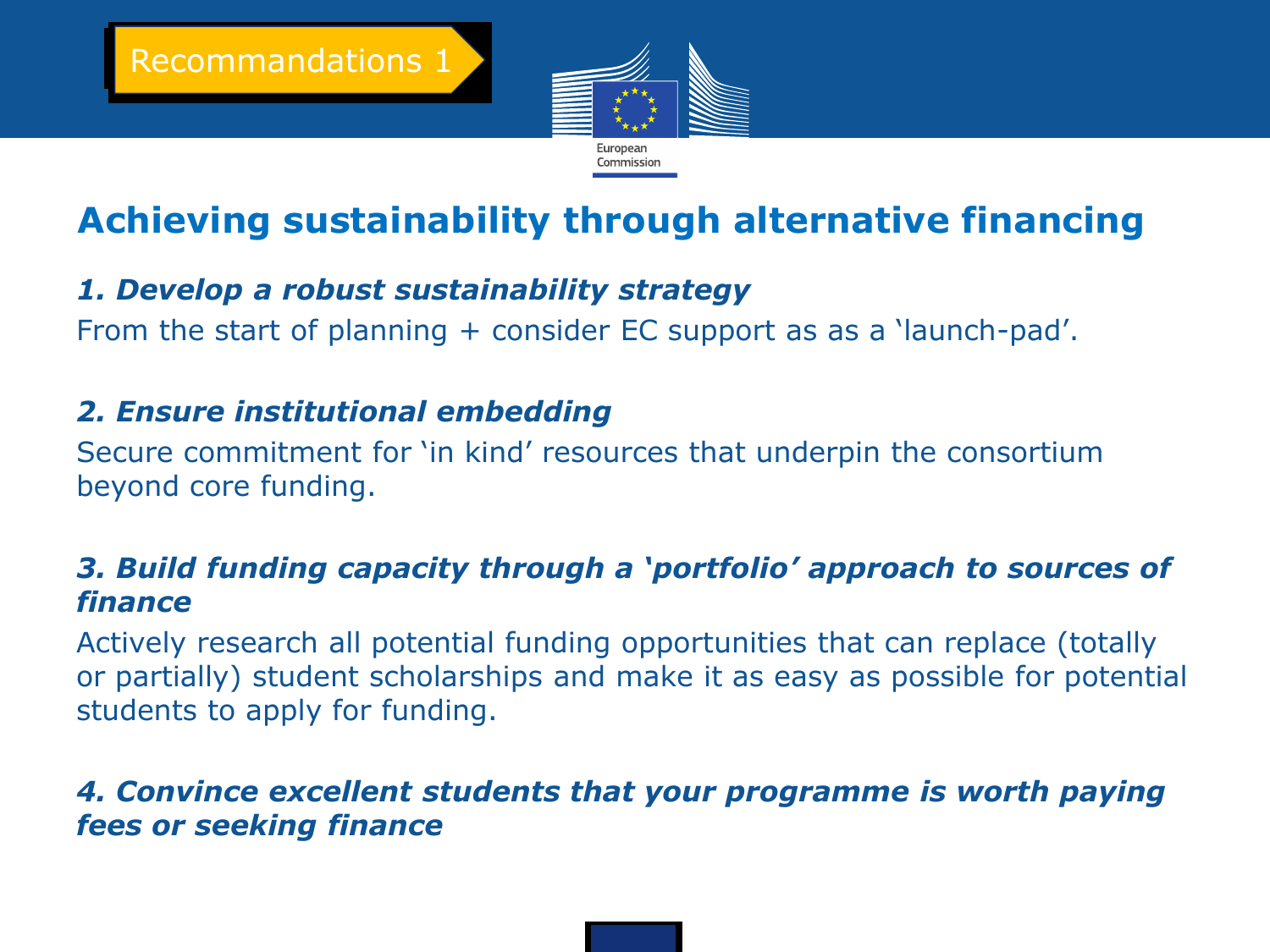

### **Achieving sustainability through targeted dissemination**

#### *5. Maintain focus on core/niche markets through innovative pedagogical content.*

Constantly review the programme and adapt it to the needs of the market.

#### *6. Maximise the involvement of end-users*

Research employability needs and ensure that students will be provided with relevant soft skills to enhance their employability.

#### *7. Develop strategic alliances*

Include employers but also other stakeholders such as public institutions and students/alumni to improve employability

#### *8. Market your programme strategically*

Identify the main beneficiaries (students) and end-users (employers) and develop convincing messages for all of them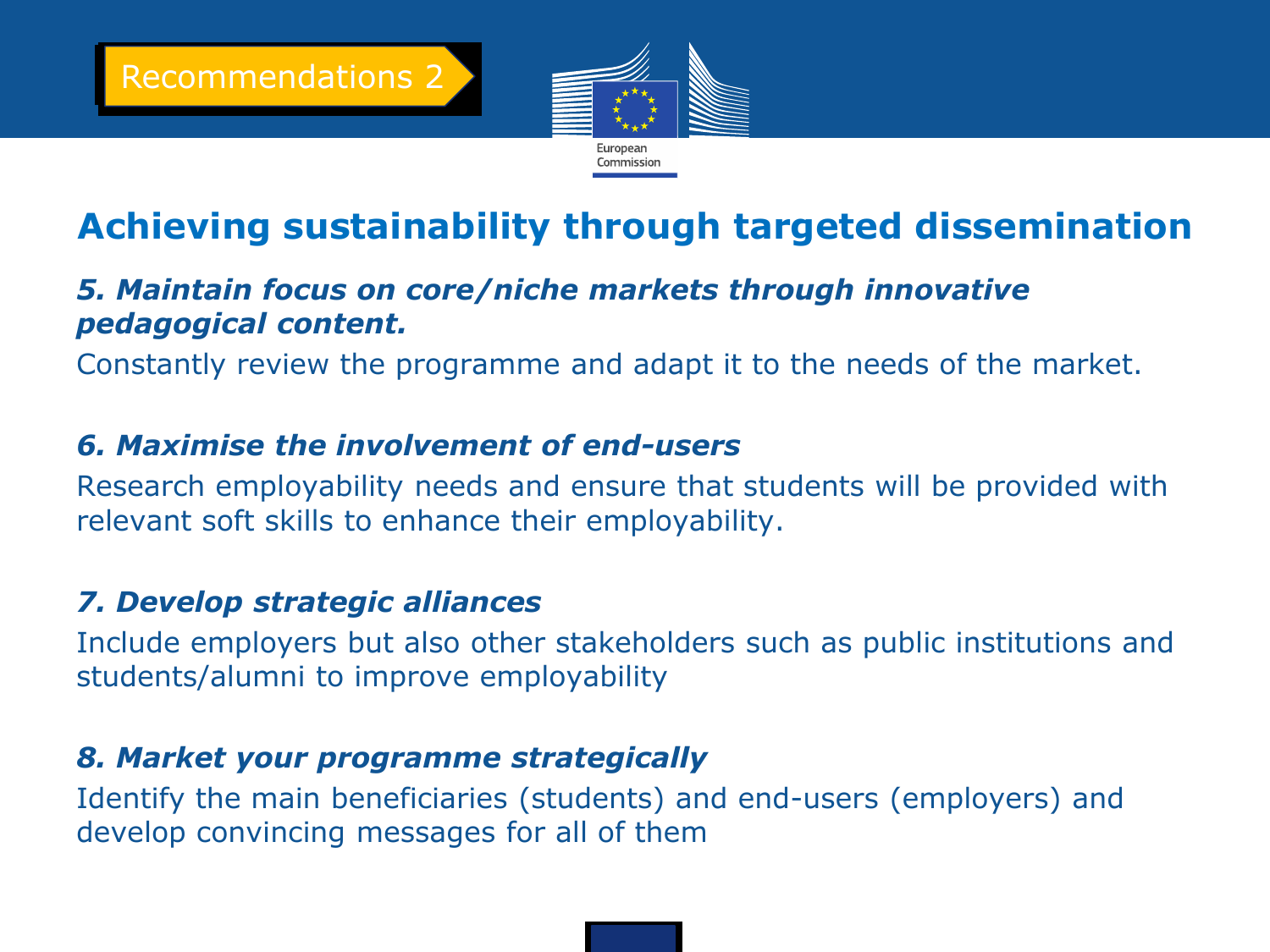

### **Achieving sustainability through strong relationships with all Erasmus Mundus Stakeholders**

#### *9. Continue building the global reputation of Erasmus Mundus*

Work with the Commission, for example through EM-A, coordinated action by programmes, and the common activities with Action 2 and 3 projects.

#### *10.* **B***uild sustainable institutional cooperation and academic networks*

Develop opportunities through mobility exchanges, thus putting in place a robust consortium for joint programme development.

#### *11.* **E***nsure that your programme is strategically positioned in the global HE marketplace*

Develop or engage with Action 3 projects to work together with the wider community of actors in areas such as recognition, global and regional HEI innovation and reform.